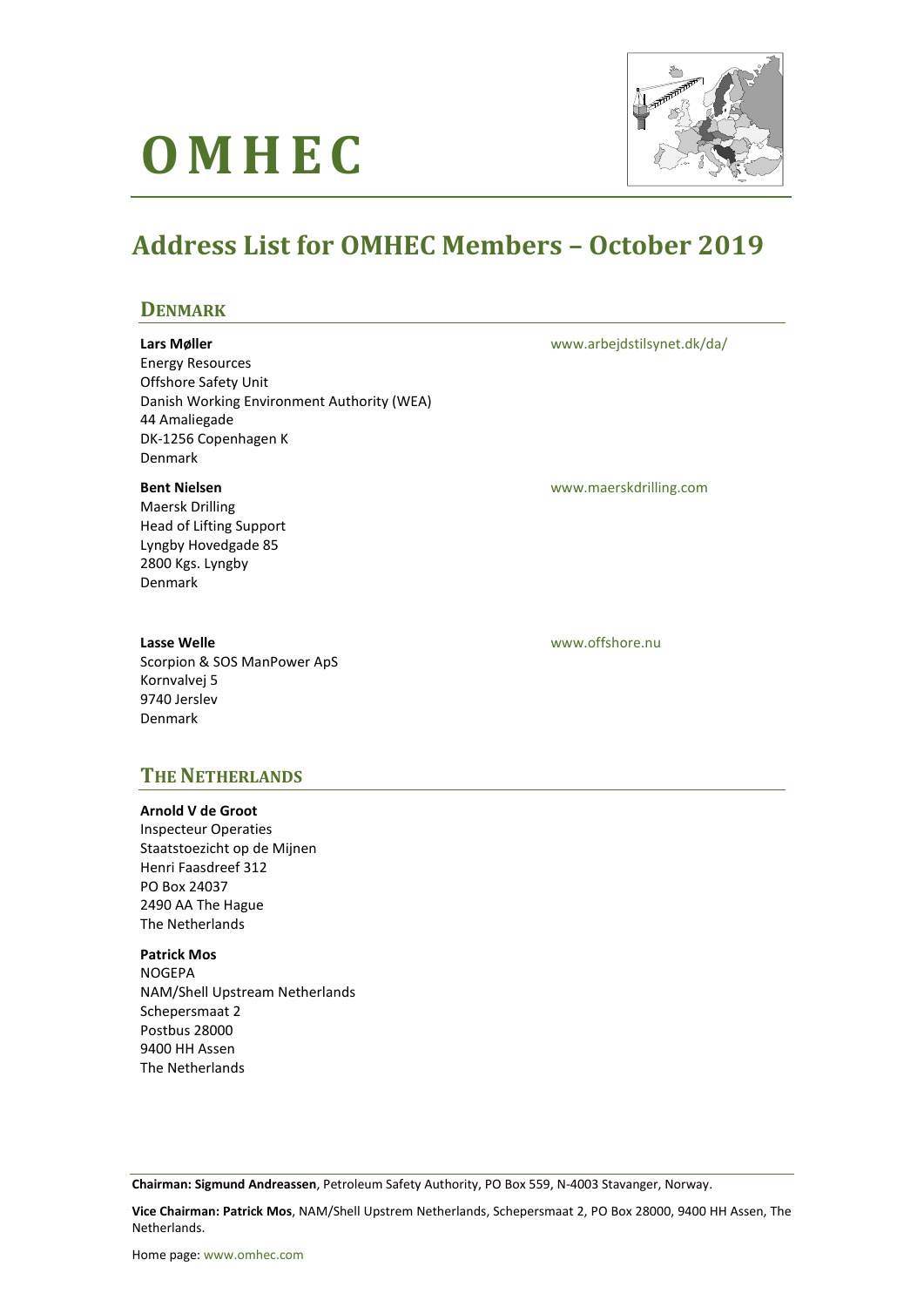# **O M H E C**



### **NORWAY**

#### **Bjarte Rødne**

Petroleum Safety Authority PO Box 559 N-4003 Stavanger Norway

#### **Sigmund Andreassen**

Petroleum Safety Authority PO Box 559 N-4003 Stavanger Norway

#### **Kåre Tommy Vik Talberg**

Norwegian Society of Lifting Technology National Oilwell Varco Grandfjæra 24 N-6415 Molde Norway

[www.nov.com](http://www.nov.com/)

#### **Kjell Gjerdrum**

Transocean NUF Maskinveien 26 4033 Stavanger Norway

# **UNITED KINGDOM**

#### **Colin Martin**

Health and Safety Executive Lord Cullen House Fraser Place Aberdeen AB25 3UB Scotland

#### **Jarrod King**

Health and Safety Executive Lord Cullen House Fraser Place Aberdeen AB25 3UB Scotland

**Chairman: Sigmund Andreassen**, Petroleum Safety Authority, PO Box 559, N-4003 Stavanger, Norway.

**Vice Chairman: Patrick Mos**, NAM/Shell Upstrem Netherlands, Schepersmaat 2, PO Box 28000, 9400 HH Assen, The Netherlands.